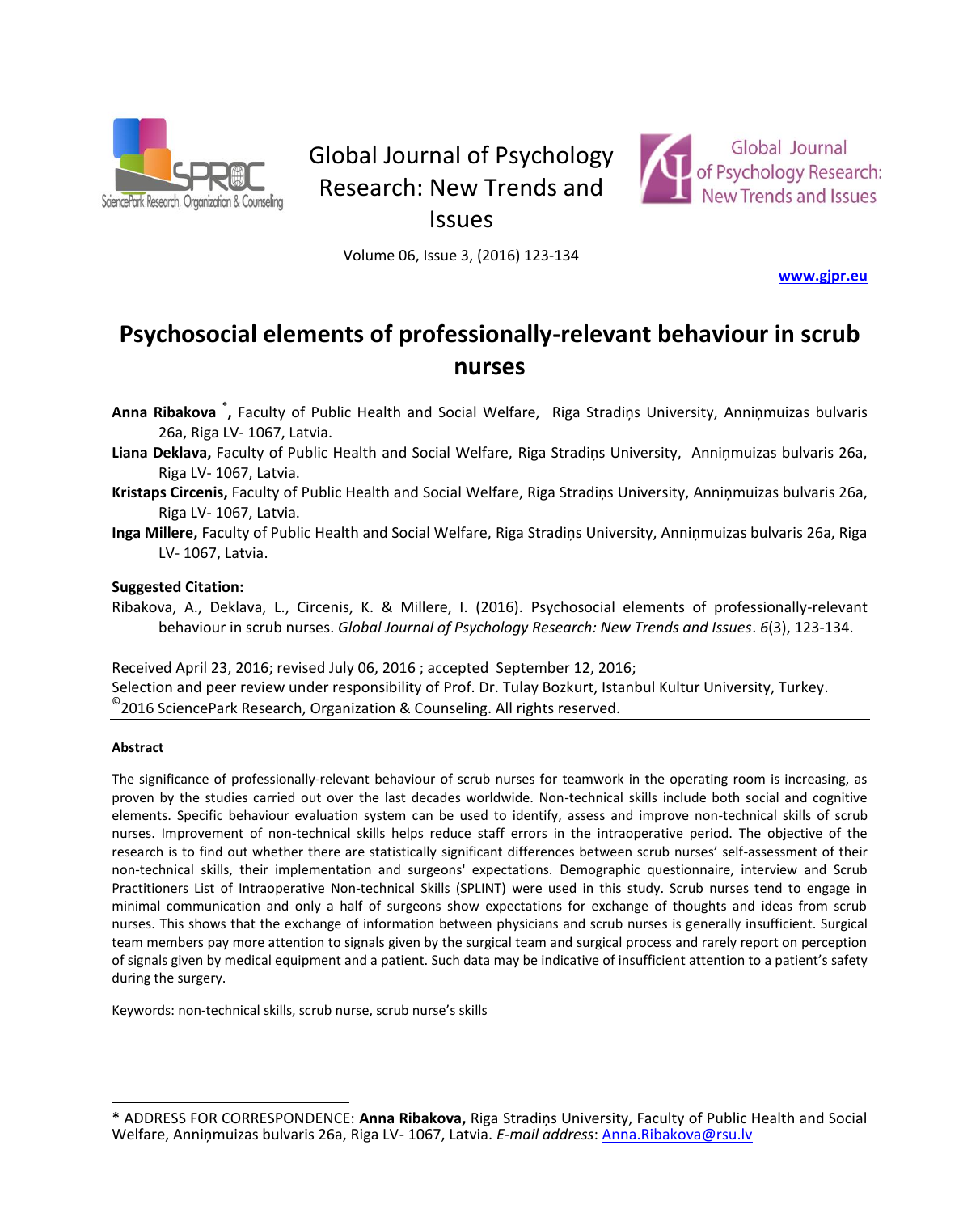## **1. Introduction**

Today's operating theatre is a dynamic, high stress environment, staffed by specialists from different fields in order to provide successful treatment results for patients. A vision of this multidisciplinary teamwork is a key mechanism to a holistic patient care and safe services for patients (Jefferies & Chan, 2004). Interaction between surgeons and scrub nurses is more intense on daily basis and perhaps more important than between other specialists (Undre et al, 2012).

Over the past two decades, attention to patient safety, including reduction of medical errors, has reached an international scale. A great attention is paid to research of successful surgical team models and error-causing factors.

Teams in an operating theatre can be both flexible with changing staff and constant with team members who are used to working together as a unit. However, in case of constant teams, roles of scrub nurses may change. Surgical team compositions may vary, for example, in a number of people involved, in a level of individual experiences, competencies and work expertise as a whole, a dynamic change of team members often working together for a short period of time is possible, surgical teams are comprised of various specialists and integrate different professional cultures (Manser 2009), (Mitchel & Flinn, 2009).

Retrospective studies have shown that errors in an operating theatre often occur due to poor communication and poor teamwork (Gawande et al, 2003). Additional researches on team mental models are required in order to systematically describe those models and to find solutions for the advancement of patient safety (Undre, 2012). Due to training and job differences between physicians and nurses, gaps in passing information are possible. Therefore, it is necessary to arrive at a compromise in communication styles to improve communication in this hierarchical interaction (Timmons & Tanner, 2004).

Undre et al have expressed the idea of a possible additional training dimension. Usually training is focused exclusively on acquisition of specific skills, while training in relation to non-technical skills for professionals working in an operating theatre are rarely offered in any of stages of professional development. Interaction of these factors can lead to a lack of inter-professional understanding (Undre Sh. et al, 2012). There are also other interpersonal aspects between nurses and surgeons which have developed historically (Reim et al, 2012). Researchers have expressed an assumption of gender-based link to satisfaction with the team climate (Thomas, 2003).

Observations show that relationship between scrub nurses and surgeons are closely related to their roles, genders, stereotypes, as well as their status.

A status of an individual in a group can be explained in accordance with status expectation theory by Bergner and Conner. In the centre of this theory there is an idea that we assess people by both their special skills and abilities related to their conduct such as prior experience or training and status qualities, such as gender, age, race, education, and physical attractiveness which encourage people to think that someone will be superior to others, even if these features have no significance in the working groups (Correll & Ridgeway, 2006).

Implementation of safe and effective practices requires both technical skills (e.g., aseptic technique, handing of instruments) and non-technical skills which tend to complement technical skills and are defined as critical cognitive and social skills Most non-technical skills are automatic and consist of routine behaviour, and often people have no real idea of the extent of their use (Mitchell & Flin, 2008).

In order to advance patient safety, clinicians and specialists in social sciences in their researches use an approach applied in aviation (Crew Resource Management). The method is based on the fact that through training of non-technical skills - cognitive and interpersonal - human error reduction can be achieved.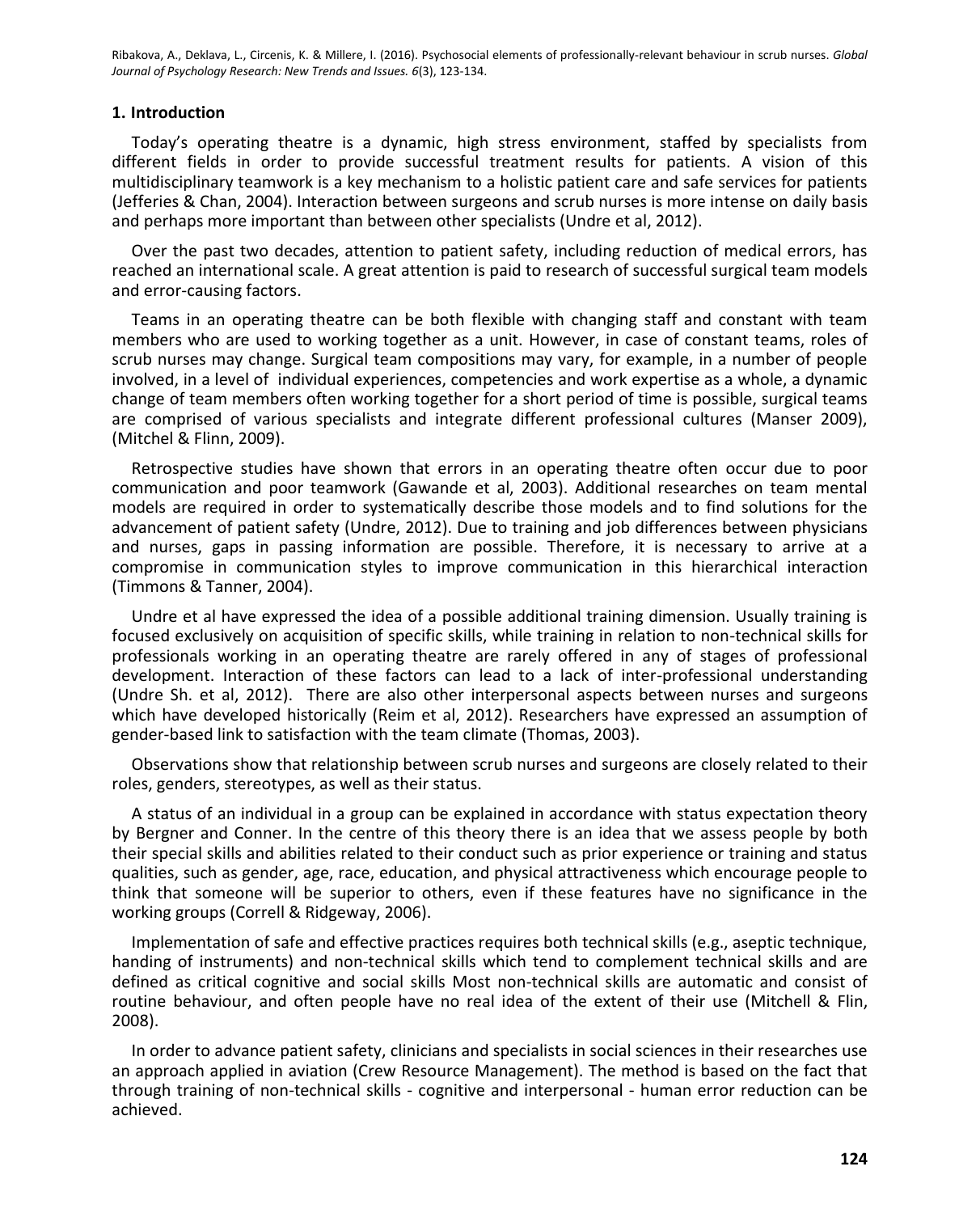By accepting and adjusting Team Resource Management approach to healthcare system, good results were achieved. In those healthcare facilities where Team Resource Management was applied the number of surgical and clinical errors and unfavourable results was reduced (Helmreich R., 2000).

# **2. Objective**

The aim of the study is to determine whether there are statistically significant differences between self-assessment of scrub nurses' non-technical skills, their implementation and surgeon expectations.

# **3. Methods**

In order to achieve objectives set forth by the study, qualitative research methods - interviews and observations - were used.

Interviews of 15 surgeons were conducted targeted at identification of demographic data of surgeons and their expectations with regard to non-technical skills of scrub nurses, namely, situation awareness, communication and teamwork skills, as well as task management skills.

15 scrub nurses were interviewed to determine their demographic data and self-assessment of nontechnical skills.

Principles of taxonomy of SPLINTS were used for observation and assessment of work of 15 scrub nurses. Scrub Practitioners' List of Intraoperative Non-Technical Skills (SPLINTS) is a field-specific behavioural evaluation system, which is used to identify, observe and develop non-technical skills of scrub nurses. The electronic version of the tool was obtained by agreement with a representative of the University of Aberdeen.

Experts of the University of Aberdeen have drawn up this system of developed categories of nontechnical skills and elements, as well as behavioural markers that can be observed as non-technical skills-related behaviour and contributes to a better or non-standard action in a particular working environment and is intended for structured observation of behaviour of surgical team specialists, assessment and feedback formation. (Mitchell L et al, 2012). This document precisely defines nontechnical skills needed for individuals working in a surgical team, provides a surgical team with structured knowledge of non-technical skills and can be applied in discussions, training and assessment procedures for safe and efficient work practices. The tool has received approval through appropriate research methodologies (Mitchell L, R Flin et al, 2012; Youngson, 2011). Reliability of the tool was measured by within-group agreement (r(wg)) and was acceptable for the three skill categories and six out of nine elements: r(wg)>0.7. (Mitchell et al., 2012).

SPLINTS taxonomy includes three levels of hierarchy, with three top-level main categories and nine elements. Rating scales for assessment of the behaviour observed and obtaining of feedback are expressed in Likert scale with values from 1 (poor) to 4 (good).

Data on the taxonomy of non-technical skills are summarized in the Table 1.

| Table 1. Categories and elements of SPLINTS |                                                                                       |  |  |  |
|---------------------------------------------|---------------------------------------------------------------------------------------|--|--|--|
| Category                                    | Element                                                                               |  |  |  |
| Situation awareness                         | Gathering information<br>Recognising and understanding<br>information<br>Anticipating |  |  |  |
| Communication and                           | Acting assertively                                                                    |  |  |  |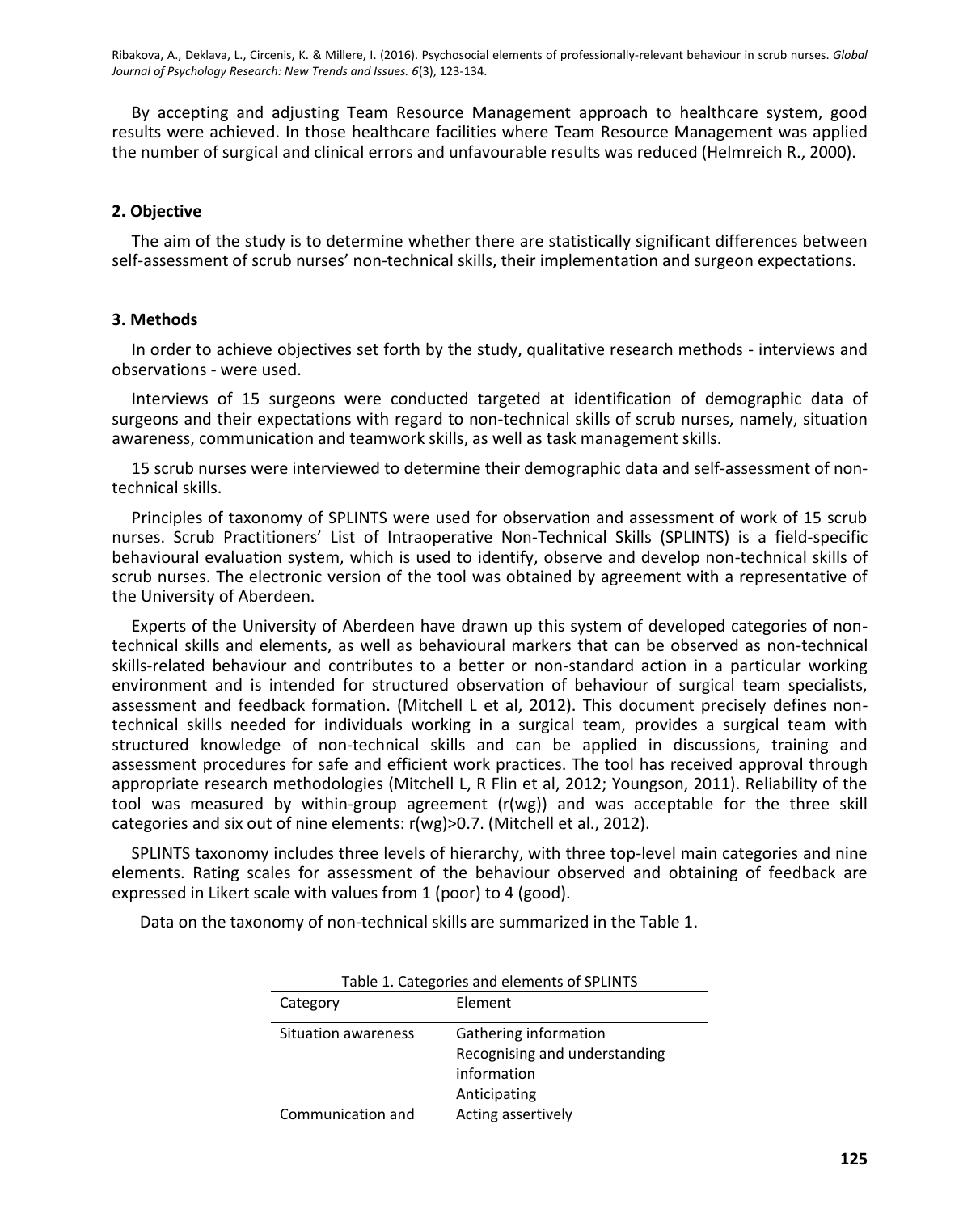| Exchanging information    |
|---------------------------|
| Co-ordinating with others |
| Planning and preparing    |
| Providing and maintaining |
| standards                 |
| Coping with pressure      |
|                           |

Scrub Practitioners' List of Intraoperative Non-Technical Skills (SPLINTS), 2010. University Aberdeen, Scotland.

Prior to the assessment of non-technical skills of scrub nurses, translation into Latvian language, adaptation and testing of the tool was carried out on the basis of International Test Commission Guidelines for Translation and Adapting Tests version 10 (International Test Commission, 2010). For testing of the final version of the tool there was conducted a pilot study in a small group of representative sample (5 surgery cases), and it was determined that the structure and the evaluation scale of the tool is understandable and logical, the tool can be used for assessment of scrub nurses' non-technical skills, though previous training of an observer is an important aspect in the use of the tool.

#### **4. Data processing and methods of analysis**

Statistical processing of the data was carried out using software SPSS version 16 and MS Office 2003 Excel. The analysis of data was conducted using content analysis of the interview data, descriptive statistics, compliance of the research data obtained with normal distribution was tested by the Kolmogorov-Smirnov test. Through assessment of statistically significant differences, Cronbach's alpha coefficient was determined, as well as univariate analysis of variance and LSD post-hoc test was used**.**

#### **5. Study results**

Scrub nurses and surgeons employed by four hospital participated in the study. Age of the respondents ranged from 27 to 65 years, the mean age of the respondents was 45.1 years (SD = 10.607). Work experience of the respondents ranged from 3 to 42 years, the mean length of service was 20.6 years (SD = 11.264). Most respondents were comprised of females, 15 of which were nurses and 2 were physicians. The mean length of service of the selection group of scrub nurses was 20.2 (SD = 12.01) years, while in the selection group of surgeons - 20 (SD = 10.9) years.

The study covered observations of abdominal surgeries of 7 types both planned and acute; according to access, the observed surgeries were divided into conventional, laparoscopic and laparoscopic with transition to conventional surgeries**.** 

#### *5.1 Descriptive statistics of observable data*

During the observation period of the study, there were assessed non-technical skills of 15 scrub nurses by means of scrub Practitioners' List of Intraoperative Non-Technical Skills. Scrub nurses were warned that the observer's objective is to observe the course of a surgery, and to use the resulting data for research, however the nature of the data was not emphasized.

Scrub nurses generally show rather high non-technical skills. The highest mean ratio of 3.87 (SD = 0.35) was observed in the category "Stress Management", the lowest mean ratio of 3.33 (SD = 0.62) was observed in the category of "Providing and maintaining standards", which can be associated with non-compliance with personnel safety demands. The lowest ratio of 2 (nearly poor) was observed in the category "Recognising and understanding information", "Exchanging information" and "Providing and maintaining standards".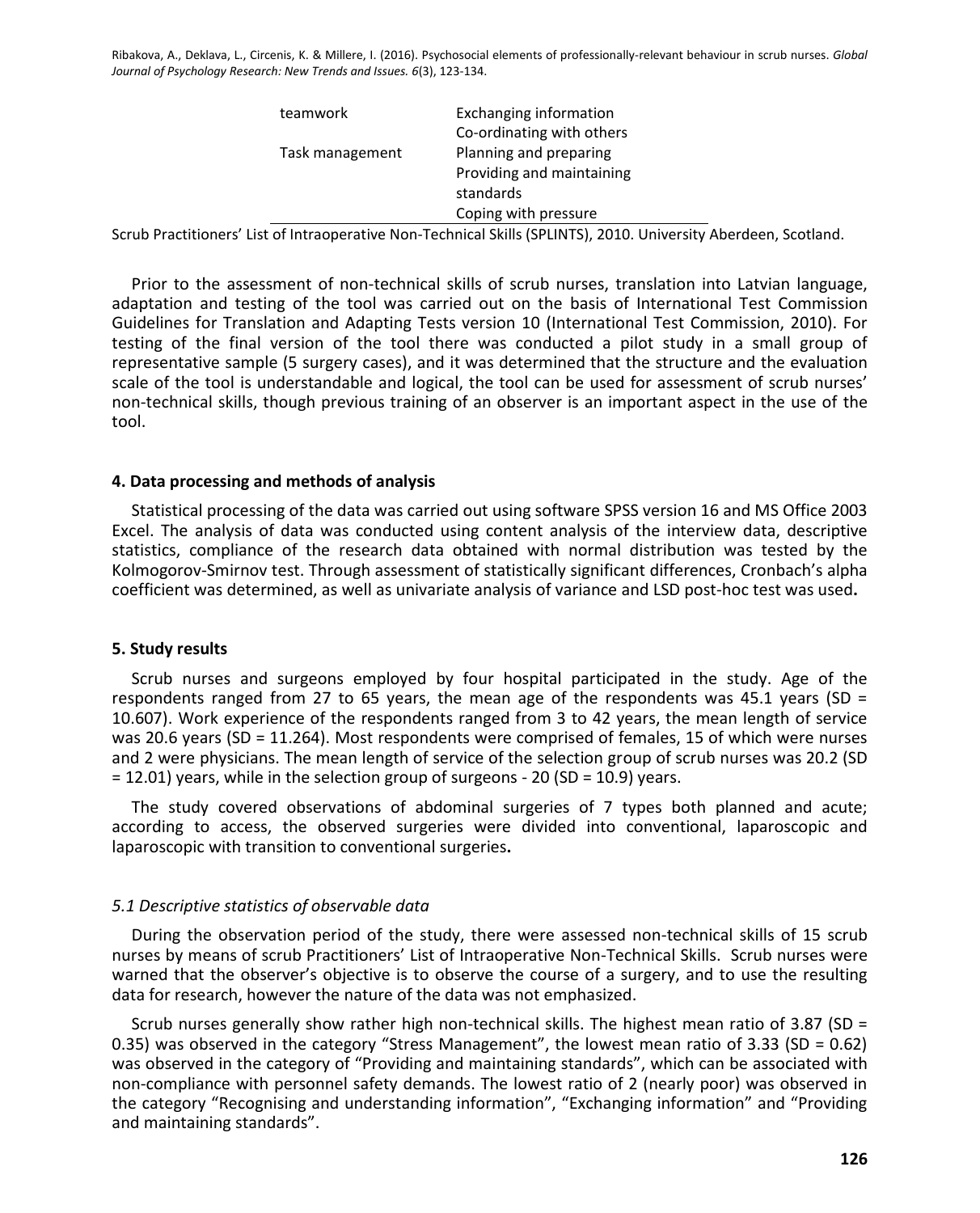## *5.2. Qualitative analysis*

During the observation, non-technical skills shown by scrub nurses were recorded in fixed observation minutes selecting description of the observable behaviour-appropriate sample. Though analysis, behavioural examples (markers) were classified in line with definitions of categories of nontechnical skills provided for by SPLINTS protocol. Formation of such a coding or classification was necessary for comparison of the observable data and information obtained through interviews using a single approach.

Content analysis of audio records of the interviews was performed using the classification and coding system for content analysis of identical observation data. During the audio content analysis, in the answers given by the interviewees we looked for text units similar or identical in meanings to formulations of the coding system. If any coincidence was found, the answer was coded as positive.

The data obtained in the result of content analysis were subjected to further quantitative analysis and frequencies of self-assessment readings of scrub nurses' non-technical skills, as well as expectations of surgeons with regard to non-technical skills of scrub nurses were determined.

# *5.3. Statistically significant differences in the study results*

Data for comparison of data obtained from scrub nurses, surgeons and observations were grouped according to their affiliation to categories of non-technical skills (Table 2). 14 corresponding behavioural features (markers) were included in the category of information awareness, 9 corresponding behavioural features were included in the category of communication and teamwork and 10 corresponding behavioural features were included the category of task management. Prior grouping of the skills, consistency of data obtained during the interviews and observations were checked determining Cronbach's alpha coefficient for all the three study groups in the representative sample.

| Table 2. Cronbach's alpha coefficient for categories of non-technical skills |                                                                             |  |  |  |  |
|------------------------------------------------------------------------------|-----------------------------------------------------------------------------|--|--|--|--|
| Category                                                                     | Feature                                                                     |  |  |  |  |
| Information                                                                  | Watching and listening helps to improve general understanding of            |  |  |  |  |
| awareness                                                                    | essential aspects of surgical environment (a patient, a team, technical     |  |  |  |  |
|                                                                              | means and equipment); understanding of signals and prediction of            |  |  |  |  |
|                                                                              | events. (Cronbach's alpha = 0.83)                                           |  |  |  |  |
| Communication                                                                | Team members exchange information, knowledge, goals and discuss             |  |  |  |  |
| and teamwork                                                                 | matter in order to achieve a calm conduct of the surgical procedure         |  |  |  |  |
|                                                                              | (Cronbach's alpha = 0.68)                                                   |  |  |  |  |
| Task management                                                              | Organization of resources and activities in order to achieve individual and |  |  |  |  |
|                                                                              | team-oriented goals, as well as to maintain standards to ensure the least   |  |  |  |  |
|                                                                              | possible stress for the team. (Cronbach's alpha = 0.69)                     |  |  |  |  |

No comparison of dimensions of elements of non-technical skills was performed, as through determination of the Cronbach's alpha coefficient in categories, we did not get sufficient showings. Showings of the Cronbach's alpha coefficient below 0.7 can be associated with a small size of the representative sample (Voss et al, 2000, as cited by Lane and Ziviani, 2003).

In order to check statistically significant differences between self-assessment of scrub nurses' nontechnical skills, their implementation and surgeon expectations in the categories of non-technical skills such as "Information awareness", "Communication and teamwork" and "Task management", a univariate analysis of variance ANOVA was used and Lcd Post hoch test for comparison of mean values was carried out.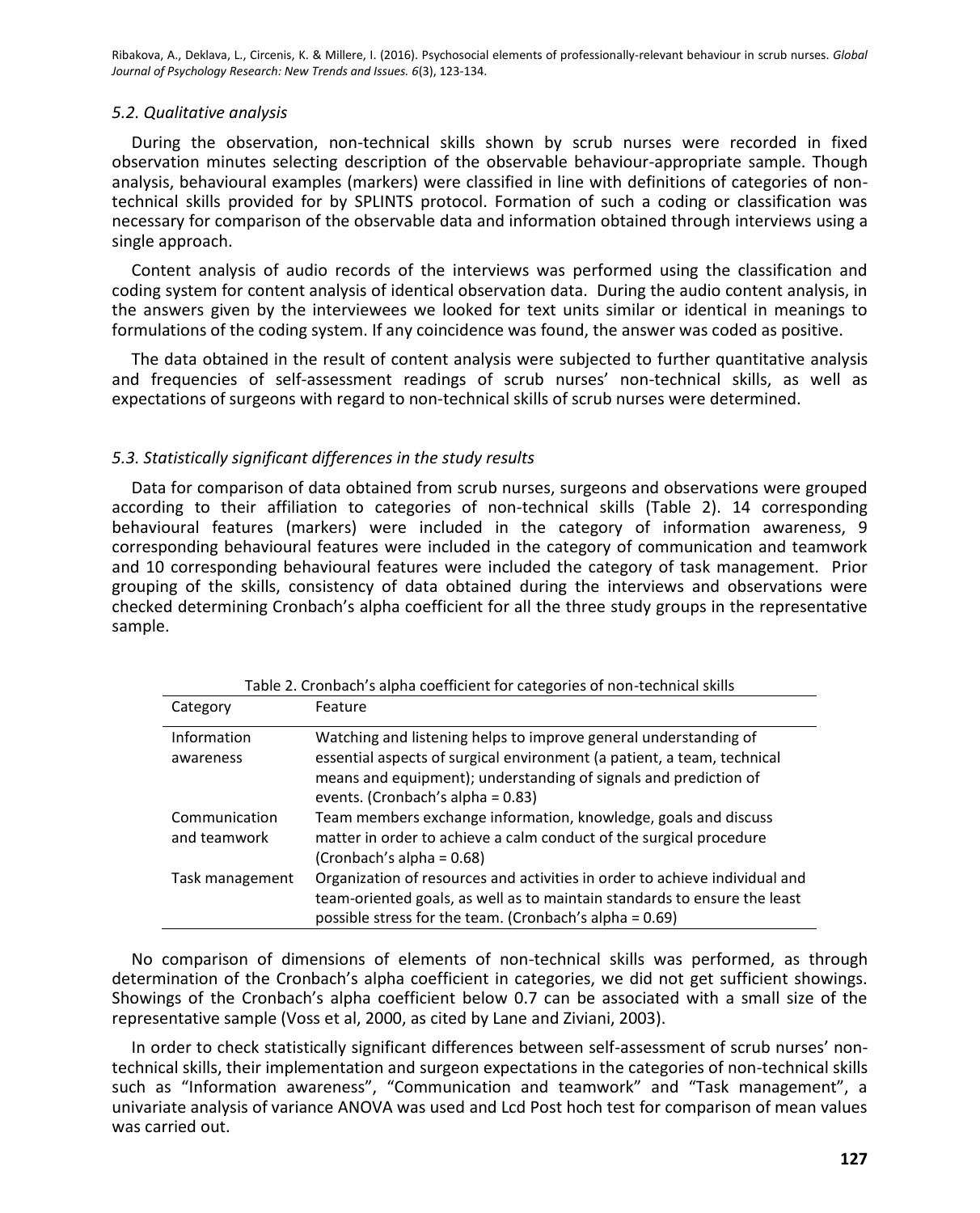Before the ANOVA test, by the means of the Kolmogorov-Smirnov test we determined conformity of the interview data of the scrub nurses, data from interviews of the selection of surgeons and observation data with normal distribution (p value of all tests equal p> 0.05).

Data of the ANOVA analysis show that statistically significant differences exist in all categories of non-technical skills of scrub nurses "Information awareness", F (2;15) = 50.19, p <0.01 "Communication and teamwork" F (2;15) = 21.82, p < 0.01 and "Task management" F (2;15) = 23.43, p  $< 0.01.$ 

| Table 3. LSD post-hoc test    |               |               |                      |                |              |  |  |
|-------------------------------|---------------|---------------|----------------------|----------------|--------------|--|--|
| Category                      | Group         | Group         | Mean<br>difference   | Stat.<br>error | Significance |  |  |
| Information<br>awareness      | Physicians    | <b>Nurses</b> | $-2.60$              | 0.67           | < 0.01       |  |  |
|                               |               | Observer      | $-6.67$              | 0.67           | < 0.01       |  |  |
|                               | <b>Nurses</b> | Physicians    | $2.60^{**}$          | 0.67           | < 0.01       |  |  |
|                               |               | Observer      | $-4.07$ <sup>*</sup> | 0.67           | < 0.01       |  |  |
|                               | Observer      | Physicians    | $6.67$ **            | 0.67           | < 0.01       |  |  |
|                               |               | <b>Nurses</b> | $4.07$ **            | 0.67           | < 0.01       |  |  |
| Communication<br>and teamwork | Physicians    | <b>Nurses</b> | $-1.33$ <sup>*</sup> | 0.56           | < 0.02       |  |  |
|                               |               | Observer      | $-3.67$              | 0.56           | < 0.01       |  |  |
|                               | <b>Nurses</b> | Physicians    | $1.33$ **            | 0.56           | < 0.02       |  |  |
|                               |               | Observer      | $-2.33$              | 0.56           | < 0.01       |  |  |
|                               | Observer      | Physicians    | $3.67$ **            | 0.56           | < 0.01       |  |  |
|                               |               | <b>Nurses</b> | $2.33***$            | 0.56           | < 0.01       |  |  |
|                               | Physicians    | <b>Nurses</b> | $-1.60$              | 0.51           | < 0.01       |  |  |
|                               |               | Observer      | $-3.47$              | 0.51           | < 0.01       |  |  |
| Task<br>management            | <b>Nurses</b> | Physicians    | $1.60^{**}$          | 0.51           | < 0.01       |  |  |
|                               |               | Observer      | $-1.87$ **           | 0.51           | < 0.01       |  |  |
|                               | Observer      | Physicians    | 3.47                 | 0.51           | < 0.01       |  |  |
|                               |               | <b>Nurses</b> | 1.87                 | 0.51           | < 0.01       |  |  |

<sup>\*\*</sup>p value <  $0.01$ \*; p value <  $0.05$ 

The results of the variance analysis show statistically significant difference between all categories of the non-technical skills, namely "Information awareness", "Communication and teamwork" and "Task management" in all groups of the representative sample, which is shown by the mean difference and the corresponding p-value. Statistically significant differences in the categories "Information awareness", "Communication and teamwork", and "Task management" reveals a similar trend, which shows that surgeons in their questionnaires less chose answers describing work of scrub nurses from the aspect of non-technical skills, while the views of the scrub nurses were closer to the assessment results, compared to the surgeon expectations.

# **6. Discussion**

Assessment of non-technical skills of scrub nurses was carried out by means of the intraoperative work management protocol developed by the University of Aberdeen for scrub nurses. This tool for assessment of the work of scrub nurses was chosen due to the fact that this document allows successful assessment of non-technical skills of scrub nurses, it is strongly theoretically grounded and the terminology of the document contains a three-level hierarchy covering significant aspects of scrub nurses' non-technical skills. The study included translation and adaptation of the observation protocol.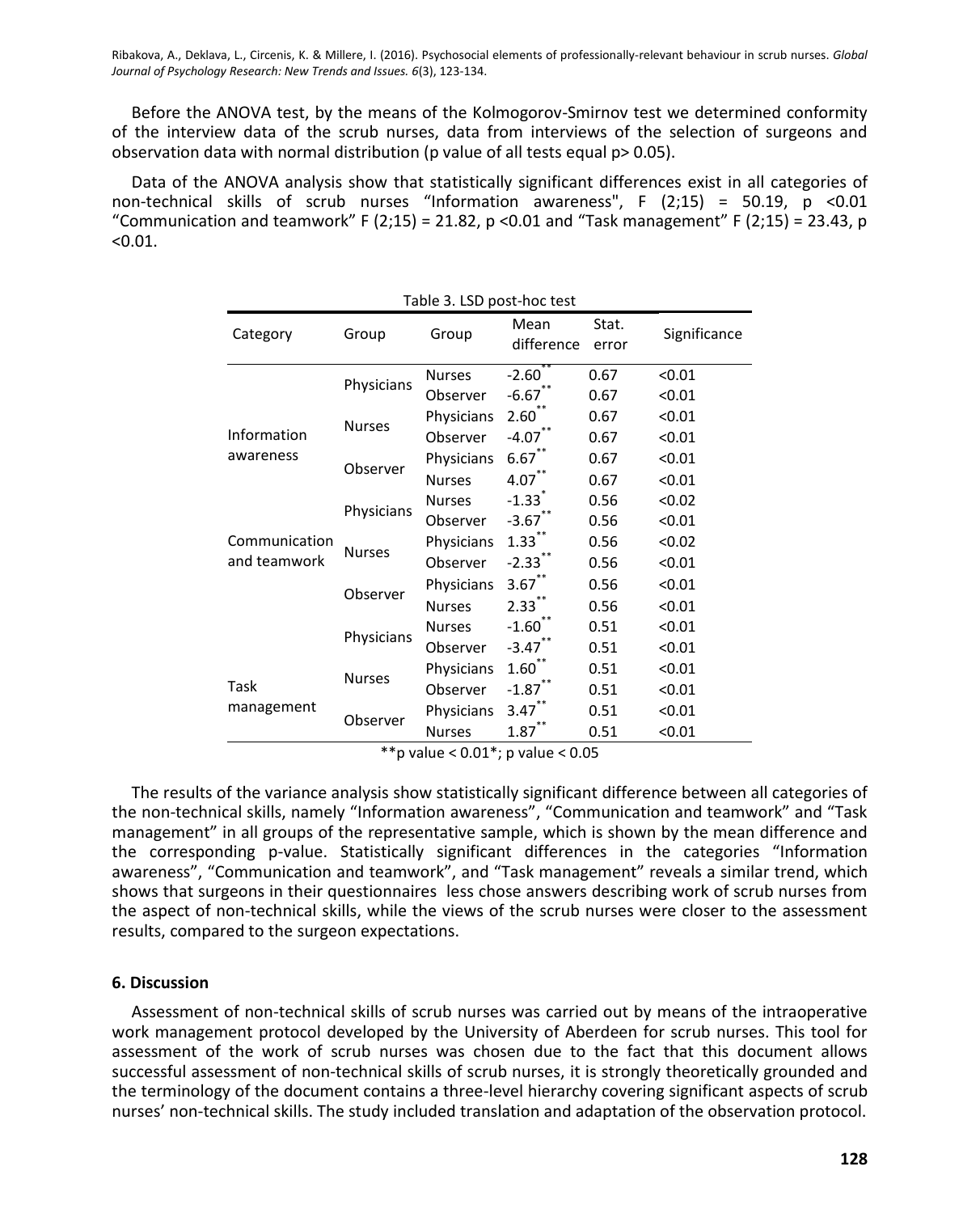Observation data concerning work of scrub nurses, as well as data from interviews of scrub nurses and surgeons were obtained followed by analysis and descriptive statistics as well as determination of significant differences in showings between the study groups in regard to the results of assessment of non-technical skills of scrub nurses by means of ANOVA analysis of variance.

# *6.1. Information awareness*

Information awareness in the interviews of respondents from the groups scrub nurses and surgeons was described mainly as a general understanding of aspects of the operating theatre environment, less frequently in comparison to descriptions of the general understanding thereof, the surgeons expected and the scrub nurses showed their self-assessments that the situation awareness covers also understanding of meanings of various signals used in operating theatres and an ability to anticipate events. Only half of the surveyed physicians expected nurses to acquire information by asking questions, however, physicians more often expected the use of this skills than it was shown in selfassessments of scrub nurses. Observations revealed that, in practice this skill is used more often than it was reflected in the interviews.

In practice nurses show a good ability to perceive signals by equipment and patients, however expectations of physicians and self-assessments of nurses in regard to understanding of these signals were relatively low. These results may indicate that the significance of signals by patients and equipment is underestimated, which may lead to insufficient patient safety during a surgery.

Through self-assessment every third scrub nurse reported that any prediction skills tend to develop with experience. However, 1/3 of surgeons did not relate their expectations with the ability of a nurse to predict a situation in the operating theatre environment. Such assessment by surgeons relates to a doctrine formerly used in operating theatres, where a surgeon was regarded as a "Captain of the Ship" who controls everything that happens in the operating theatre, and all the staff involved in the surgery obeys him or her (Capule, 2010).

Self-assessment showings of scrub nurses' prediction skills are higher than they are in surgeon expectations. Physicians do not always relate their expectations with the use of these skills of nurses. In practice, nurses often show good ability to think analytically, to predict events and needs.

The LSD post-hoc test showed statistically significant differences between self-assessment of scrub nurses' non-technical skills, their implementation and surgeon expectations in the category of information awareness.

The observation data show that in practice nurses shows good skills of information awareness, however, by providing self-assessment of this skill, they less give answers describing their behaviour and actions from the angle of non-technical skills. Surgeons expectations even less are related to the non-technical skills compared to self-assessments of nurses and the observation data. Mean values of frequencies of the responses given in regard to the category "Information awareness" increased with the change of the group (Figure 1). Information awareness was assessed by 14 indicators. Mean values in frequencies of answers given by the group of surgeons showed lowest indices, 6.8 (SD = 2.43) responses of 14 possible; scrub nurses in their self-assessments more often than surgeons gave positive responses describing the skill "Information awareness" in an average of 9, 4 (SD = 1.96) cases. Mean values of response frequency in observation data peaked at an average of 13.5 responses (SD = 0.64).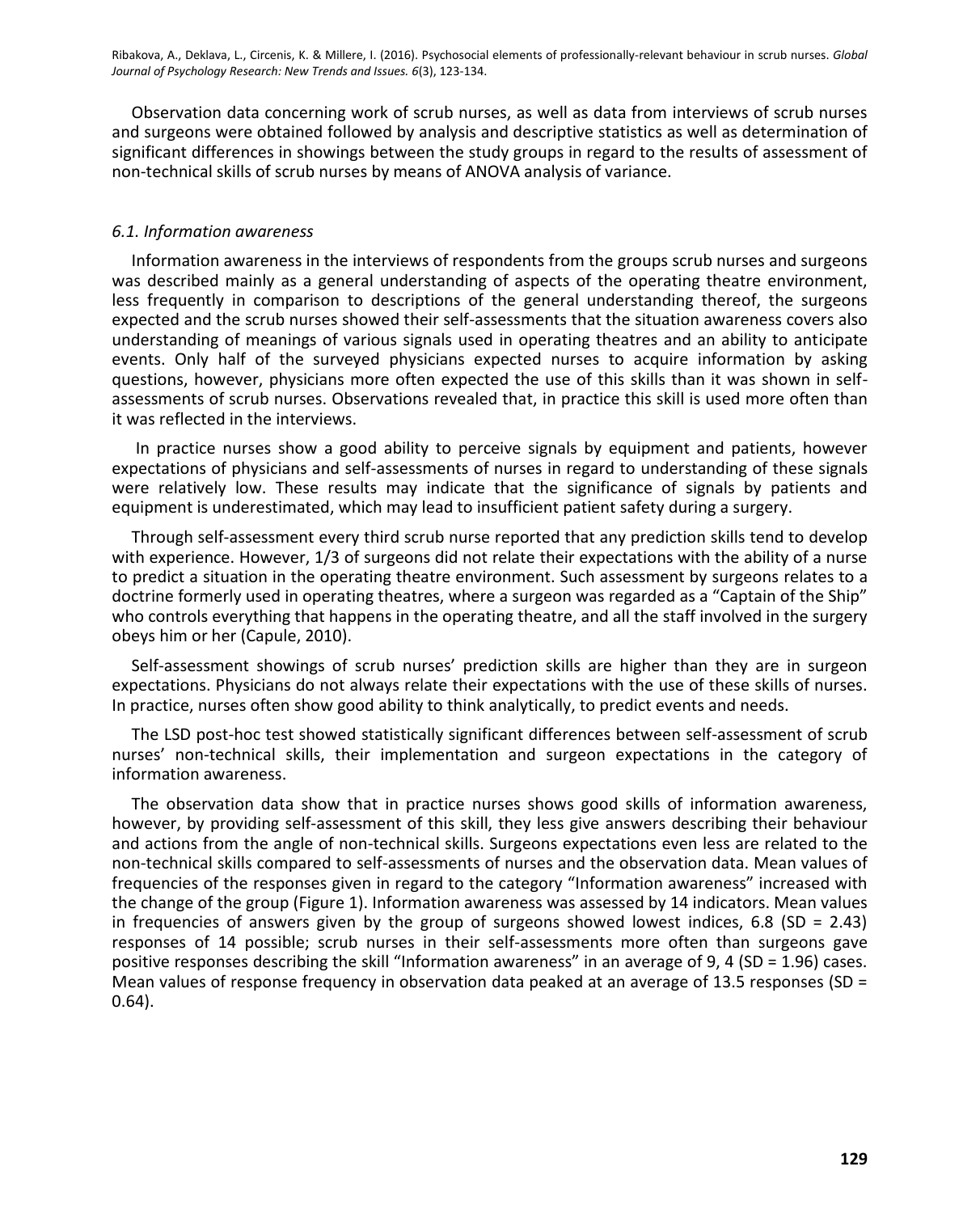

Figure 1. Dynamics changes of mean values in responses given by respondents depending on the group of the representative sample group, Information awareness.

#### *6.2 Communication and teamwork*

Most of nurses from the representative sample group exchange information with other team members. Surgeons to the lesser extent expect exchange of information from nurses; however they also report that they expect communication that can help in execution of their tasks. More than  $\frac{1}{2}$  of scrub nurses and 1/3 of surgeons from the representative sample group believe that it is minimal communication that is appropriate during a surgery. This data makes one wonder whether the existing style of communication provides sufficient exchange of information between members of surgical teams? Does this contribute to patient safety? Conclusions of many researchers suggest that the necessary communication is the primary cause of errors during surgeries. For example, it has been reported by Makary and the colleagues (Makary et al, 2006), as well as Mill et al (2008).

An assertive acting of a scrub nurse respondents tend to associate with surgical count and assurance of sterility during surgery. To a smaller extent, nurses associate decisive action with coordination of a surgical team's work. Respondents do not report that decisive actions of nurses may be associated with patient care or assumption of a leading role in the team, if it falls in the nurse's responsibility. These results coincided with the study by Mitchell and Flynn stressing out that competencies of scrub nurses does not include management of a surgical team, this skill may be significant in cases where a scrub nurse works with less experienced surgeon or care personnel or in order to ensure high standards for clinical care (Mitchell and Flinn, 2008)

Observations show that the majority of nurses are able to act decisively during surgery; selfassessment of nurses in regard to this skill shows slightly lower scores.

Comparing data on application of the skill "Exchanging information", it can be concluded that physician expectations and self-assessments of nurses in relation to the provision of information are low, but the observation data shows that nurses still use these skills. Surgeons have no specific expectations of cooperation during physical tasks, and only half of them showed expectations in regard to exchange of thoughts and ideas, although in practice nurses show full application of this skill. Self-assessment of nurses in regard to the said skills reveals mean showings.

With LSD post-hoc test, it was established that there is a statistically significant difference between self-assessment of scrub nurses' non-technical skills, their implementation and surgeon expectations in the category "Communication and teamwork" of non-technical skills of scrub nurses. The observation data reveal that nurses in practice show good situation awareness skills, but in their selfassessments they less provide answers describing their behaviour and actions from the aspect of the concept of their non-technical skills. Surgeons expectations are even less related to the descriptions of non-technical skills compared to self-assessments of nurses and observation data.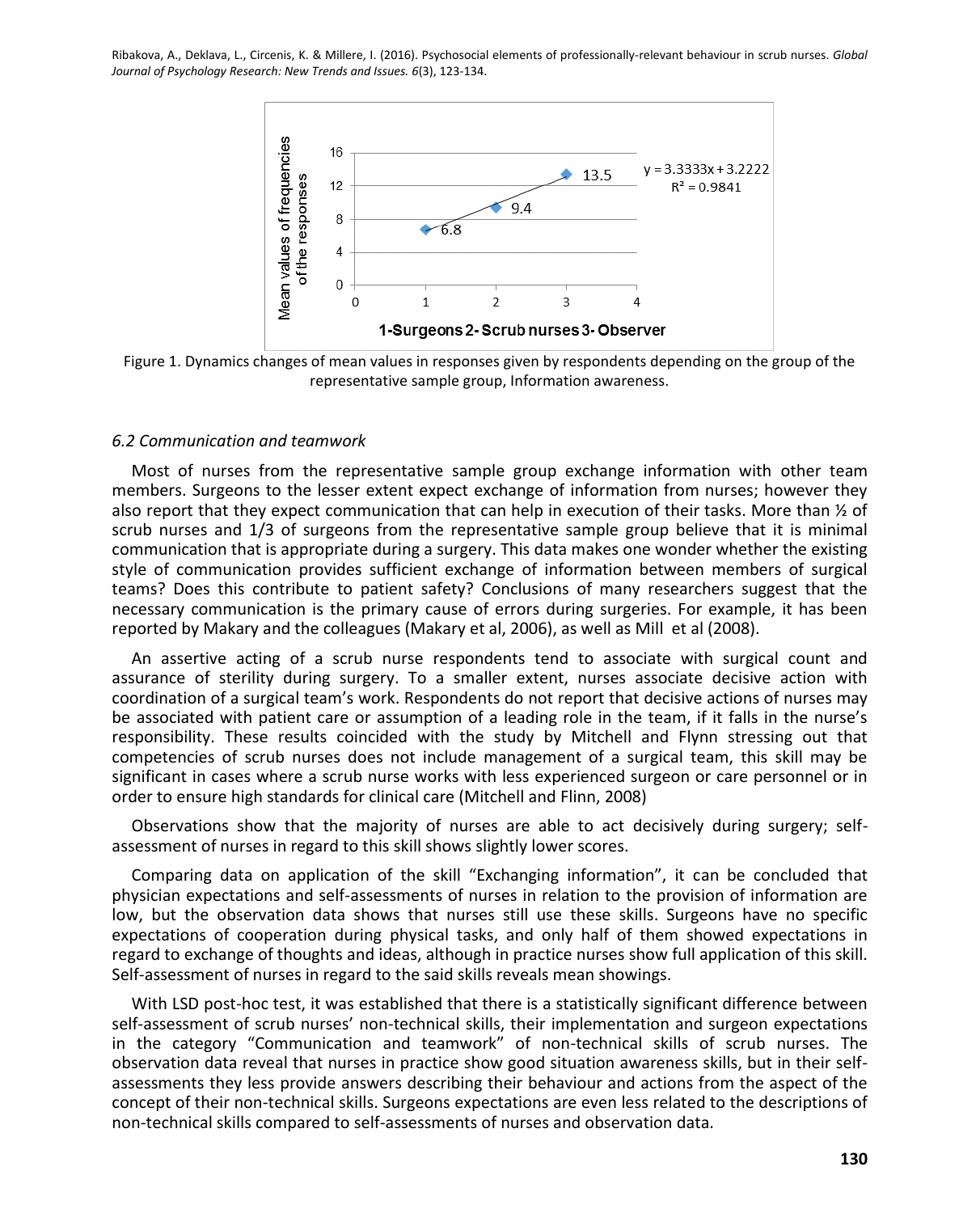Data in the Figure 2 show that mean values in the frequency of the responses in the category of non-technical skill "Communication and teamwork" tend to grow by changing groups.



Figure 2. Dynamics changes of mean values in responses given by respondents depending on the group of the representative sample group, Communication and teamwork

Communication and teamwork was evaluated with 9 reference points. By assessing frequency of responses given by the group of surgeons, the mean values obtain lower scores, 4.4 responses (SD = 1.64). Scrub nurses in their self-assessments, more often than surgeons, responded positively, 5.5 times (SD = 1.91), describing their skill "Communication and teamwork". Mean values of frequency of observation responses peaked at an average of 8.1 responses (SD = 0.88).

#### *6.3 Task management*

The interviewees associated task management basically with work planning and organization, and to a small extent - with maintenance of standards.

The observation data shows the highest scores of planning and organizing skills of scrub nurses. In their self-assessments, nurses a little less indicated that they organize their activities and plan their time to avoid making the others wait. Physicians, describing their expectations, less associate them with time management and organization of activities.

Physicians actually do expect that nurses will ensure staff safety. Self-assessment of nurses in this regard is also rather low. The observation data show that staff safety rules are met partly; more often failure to use this skill is associated with failure to use proper eye protection equipment. These results coincide with the author's research on "Staff infection and injury risk mitigation strategies and methods in operating theatres", revealing that only 29% of respondents protect their eyes during surgeries. (Ribakova, 2010)

All nurses comply with guidelines for patient safety and good practice. Scrub nurses are able to not only tolerate strain during their work and to take steps to defuse tension within a surgical team; they can also comprehend tension of other team members and assume the role of the comforter. Surgeons show relatively low scores in regard to expectations of abilities of scrub nurses to cope with stress and to comprehend the team's tension.

Through LSD post-hoc test analysis we determined statistically significant differences between selfassessment of non-technical skills of scrub nurses, their implementation and surgeon expectations in the category of task management. The observation data show that in practice nurses demonstrate good task management skills, while more rarely they responded in their self-assessments describing their behaviour and actions from the aspect of their non-technical skills. Surgeon expectations are less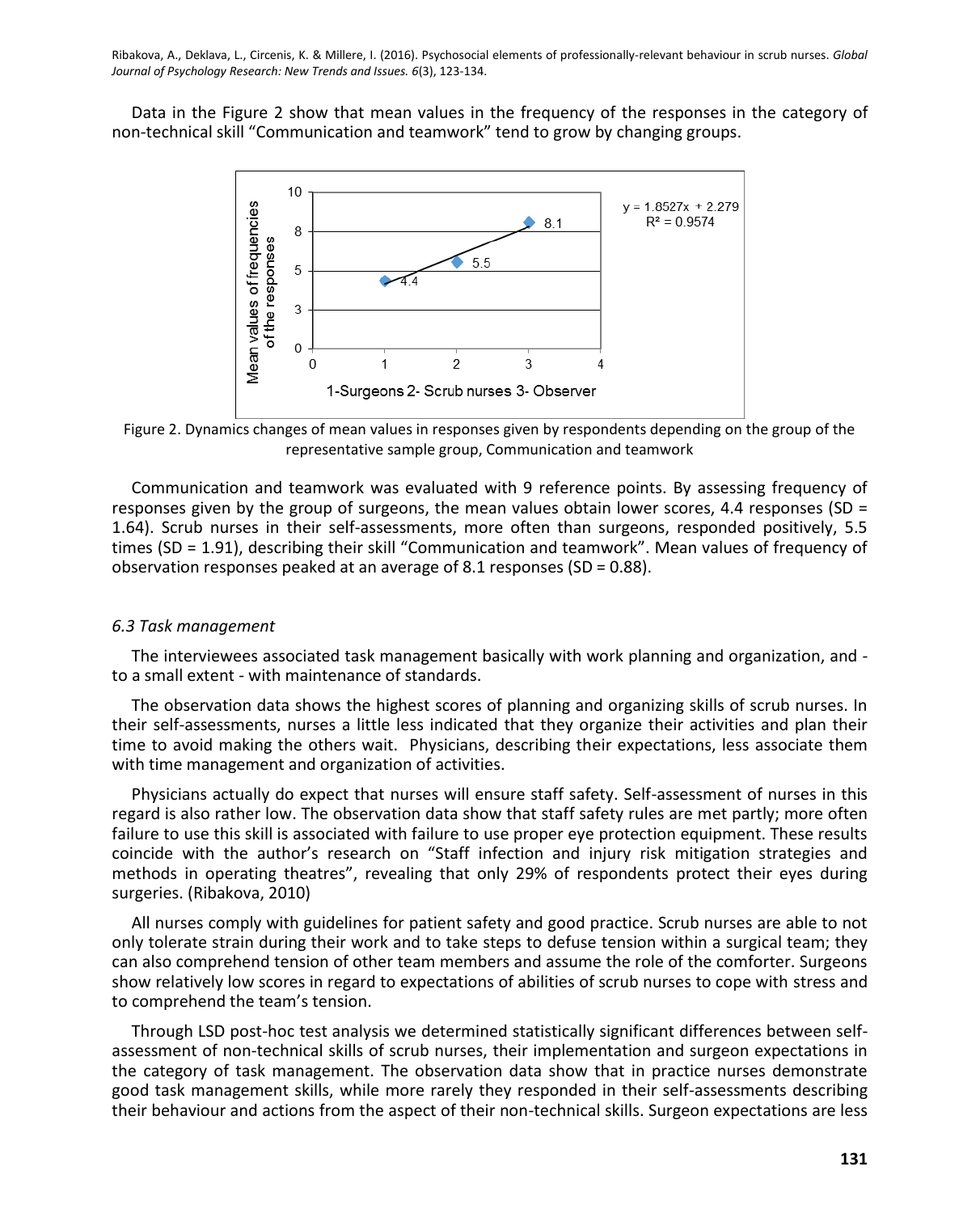related to descriptions of non-technical skills compared to self-assessments of nurses and observation data.

Data of the Figure 3 show that mean values of frequency of responses in regard to the category "Task management" of the non-technical skills tend to grow by changing group. Information element of the task management gained 9 points. Mean values of frequency of responses in the surgeons' group showed lower scores - 4.6 (SD = 1.82), scrub nurses in their self-assessments, more often than surgeons responded positively describing their "Task management" skill mean value 6.3 (SD = 1.40). Mean values of response frequency in the observation data peaked to an average of 8.3 (SD = 0.70).



Figure 3. Dynamics changes of mean values in responses given by respondents depending on the group of the representative sample group, Task management

Statistically significant differences between assessments given by nurses and surgeons can be explained by the existence of a formal "monopoly of competences" which is well described in the study of Krogstad et al. During the work course, nurses and physicians exchange their knowledge, observations and objectives. At the same time, they also have different perspectives and different tasks associated with patient care. Krogstad in his study has also reported that physicians do not always have knowledge on nursing competencies, although often it is believed that physicians are highly competent in both nursing and medical matters (Krogstad, Hofoss & Hjortdahl, 2004).

Observations in assessments of scrub nurses' skills showed better results compared to selfassessment data that can be attributed to the fact that scrub nurses are rather unfamiliar with the concept of non-technical skills, while some non-technical skills can be trained and developed over time and in the course of career.

# **7. Conclusions**

- The exchange of information between scrub nurses and surgeons is insufficient, as selfassessment of nurses shows a tendency to ask less and to provide information, nurses in their self-assessments frequently report communication while surgeons expect from scrub nurses minimal communication, and only half of surgeons expect exchange of thoughts and ideas from nurses.
- Data revealing the fact that members of a surgical team during surgery pay more attention to signals of the surgical team and the surgical process and do not report on perception of signals by equipment and a patient may be a sign of insufficient attention to patient safety during surgery.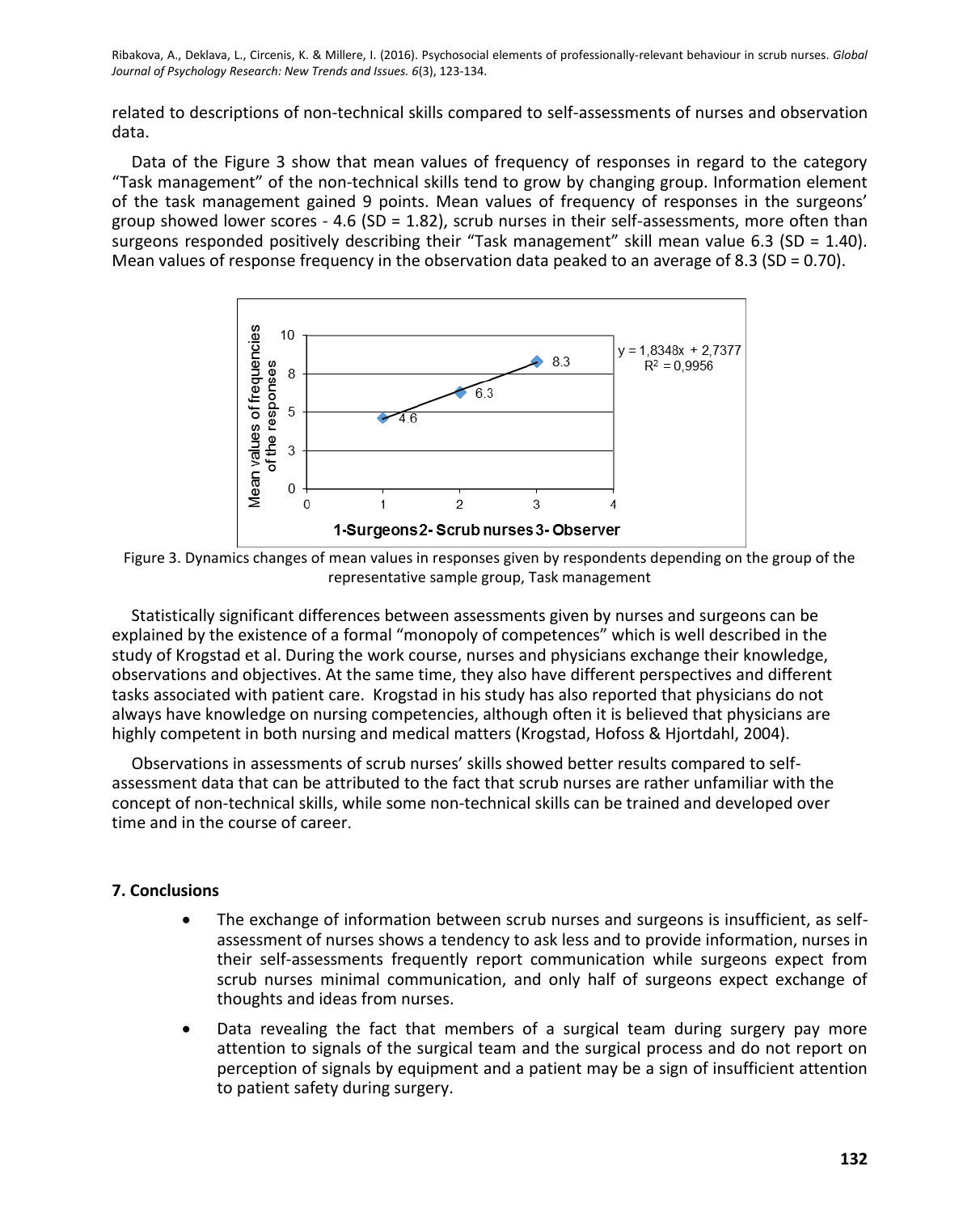- In practice, scrub nurses cope with pressure quite well, carry out various activities to reduce tension of the surgical team and are able to provide emotional support to the surgical team. Surgeons expect from nurses calm focus on the activities carried out, and to a lesser extent, they expect emotional support.
- The survey data shows that the respondents are unfamiliar with the concept of nontechnical skills. At the same time, the non-technical skills as the psychosocial elements of professionally-relevant behaviour in scrub nurses are important in the work of scrub nurses as they are widely used in everyday practice. Surgeons generally have less understanding of non-technical skills of scrub nurses, compared to self-assessments of scrub nurses and data obtained through observations of surgical procedures.
- In the study, it was established that there is a statistically significant difference between self-assessment of non-technical skills of scrub nurses, their implementation and surgeon expectations, by assessing theses skills within categories of the non-technical skills.

# **References**

- Atty, & Capule, R. V. (2010). Surgeon is not always the "Captain of the Ship". *Philippine Journal of Internal Medicine, 49*(2)*,* 4-5*.*
- Correll, S.J., & Ridgeway, C.L. (2003) Expectation states theory. In DeLamater, J. (Ed.), *Handbook of Social Psychology*. New York: Kluwer-Plenum, 29-51.
- Endsley, M.R. (1988). Design and evaluation for Situation Awareness enhancement. *Proceedings of the Human Factors Society 32nd Annual Meeting* (Vol. 1, pp. 97 - 101). Santa Monica, CA: Human Factors Society.
- Flin, R., & Maran, N. (2004). Identifying and training non-technical skills for teams in acute medicine. *Quality & Safety in Health Care*, *13* (2), 180-184.
- Gaffney, F. A., Harden S., & Seddon R. (2005). The Flight Plan for Lasting Change in Patient Safety: HCPro, Inc.
- Helmreich R. (2000). *On error management: lessons from aviation*. BMJ, *18* (3), 320.
- Helms, J.E., Henze, K.T., Sass, T.L., & Mifsud, V.A. (2006). Treating Cronbach's alpha reliability coefficients as data in counseling research. *The Counseling Psychologist, 34*(5), 630-660.
- Jefferies H., & Chan K. K. (2004). Multidisciplinary team working: is it both holistic and effective? *Int J Gynecol Cancer 2004*, *14*, 210—211.
- Krogstad U., Hofoss D. & Hjortdahl P. (2004). Doctor and nurse perception of inter-professional co-operation in hospitals*. International Journal for Quality in Health Care, 16*(6), 491-497.
- Lane, A. & Ziviani, J. (2003). Assessing children's competence in computer interactions: Preliminary reliability and validity of the test of mouse proficiency. *OTJR: Occupation, Participation and Health, 23*(1)*,* 18-26.
- Makary, M. A., Sexton, J. B., Freischlag, J. A., [Holzmueller,](http://www.ncbi.nlm.nih.gov/pubmed/?term=Holzmueller%20CG%5BAuthor%5D&cauthor=true&cauthor_uid=16648014) C. G., [Millman,](http://www.ncbi.nlm.nih.gov/pubmed/?term=Millman%20EA%5BAuthor%5D&cauthor=true&cauthor_uid=16648014) E. A., [Rowen,](http://www.ncbi.nlm.nih.gov/pubmed/?term=Rowen%20L%5BAuthor%5D&cauthor=true&cauthor_uid=16648014) L., & [Pronovost,](http://www.ncbi.nlm.nih.gov/pubmed/?term=Pronovost%20PJ%5BAuthor%5D&cauthor=true&cauthor_uid=16648014) P. J. (2006). Operating room teamwork among physicians and nurses: teamwork in the eye of the beholder. *J Am Coll Surg 2006*, *3,* 202:746-52.
- Manser, T. (2009). Teamwork and patient safety in dynamic domains of healthcare: a review of the literature. *[Acta Anaesthesiol Scand,](http://www.ncbi.nlm.nih.gov/pubmed/19032571) 53* (2), 143-51.
- Mills, P., Neily, J., & Dunn, E. (2008).Teamwork and communication in surgical teams: implications for patient safety. *Journal of the American College of Surgeons, 206*, 107-12.
- Mitchell, L., Flin, R., Yule, S., Mitchell, J., Coutts, K., & Youngson, G. (2012). Evaluation of the Scrub Practitioners' List of Intraoperative Non-Technical Skills (SPLINTS) system. *International Journal of Nursing Studies, 49*.
- Mitchell, L. & Flin, R. (2008). Non-technical skills of the operating theatre nurse: Literature review. *Journal of Advanced Nursing, 63*, 15-24.
- Mitchell, L., Rhona, R., Yule, S., Mitchell, J., Coutts, K., & Youngson, G., (2011). Thinking ahead of the surgeon. An interview study to identify scrub nurses' non-technical skills. *International Journal of Nursing Studies, 48*, 818-828.
- Mitchell, L. & Flin, R. (2009). *Analysing Behaviour in the Operating Theatre Scrub Practitioners' List of Intra-Operative Non-Technical Skills: SPLINTS*. Farnham: Ashgate.